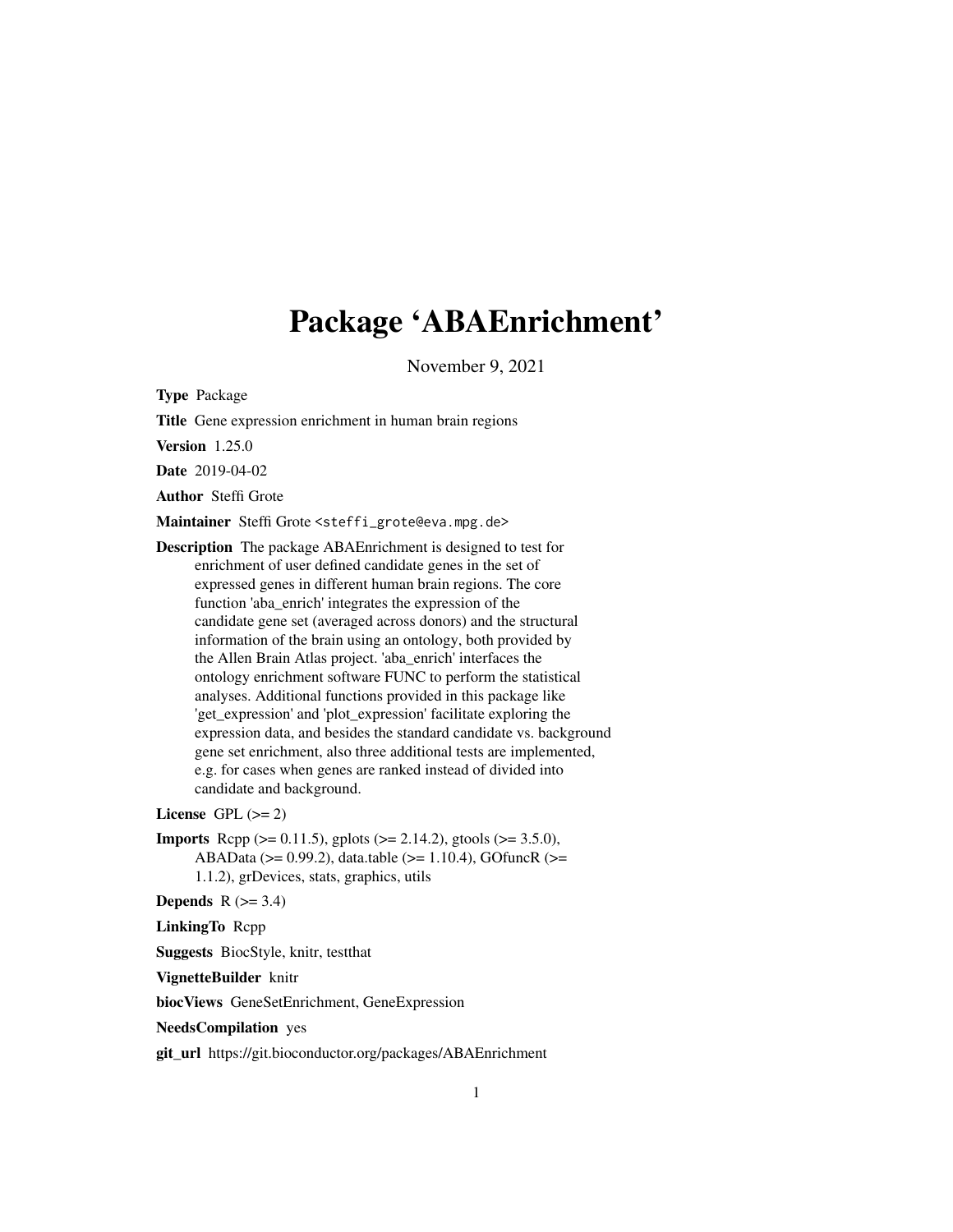<span id="page-1-0"></span>git\_branch master git\_last\_commit 584e07b git\_last\_commit\_date 2021-10-26 Date/Publication 2021-11-09

# R topics documented:

| Index |  |  |  |  |  |  |  |  |  |  |  |  |  |  |  | 16 |
|-------|--|--|--|--|--|--|--|--|--|--|--|--|--|--|--|----|

<span id="page-1-1"></span>

aba\_enrich *Test genes for expression enrichment in human brain regions*

# Description

Tests for enrichment of user defined candidate genes in the set of expressed protein-coding genes in different human brain regions. It integrates the expression of the candidate gene set (averaged across donors) and the structural information of the brain using an ontology, both provided by the Allen Brain Atlas project [1-4]. The statistical analysis is performed using the ontology enrichment software FUNC [5].

# Usage

```
aba_enrich(genes, dataset = 'adult', test = 'hyper',
  cutoff_quantiles = seq(0.1, 0.9, 0.1), n_randsets = 1000, gene_len = FALSE,circ_chrom = FALSE, ref_genome = 'grch37', gene_coords = NULL, silent = FALSE)
```
# Arguments

| genes | A dataframe with gene-identifiers (Entrez-ID, Ensembl-ID or gene-symbol) in    |
|-------|--------------------------------------------------------------------------------|
|       | the first column and test-dependent additional columns:                        |
|       | If test='hyper' (default) a second column with 1 for candidate genes and 0     |
|       | for background genes. If no background genes are defined, all remaining pro-   |
|       | tein coding genes are used as background.                                      |
|       | If test='wilcoxon' a second column with the score that is associated with each |
|       | gene.                                                                          |
|       | If test='binomial' two additional columns with two gene-associated integers.   |
|       | If test='contingency' four additional columns with four gene-associated in-    |
|       | tegers.                                                                        |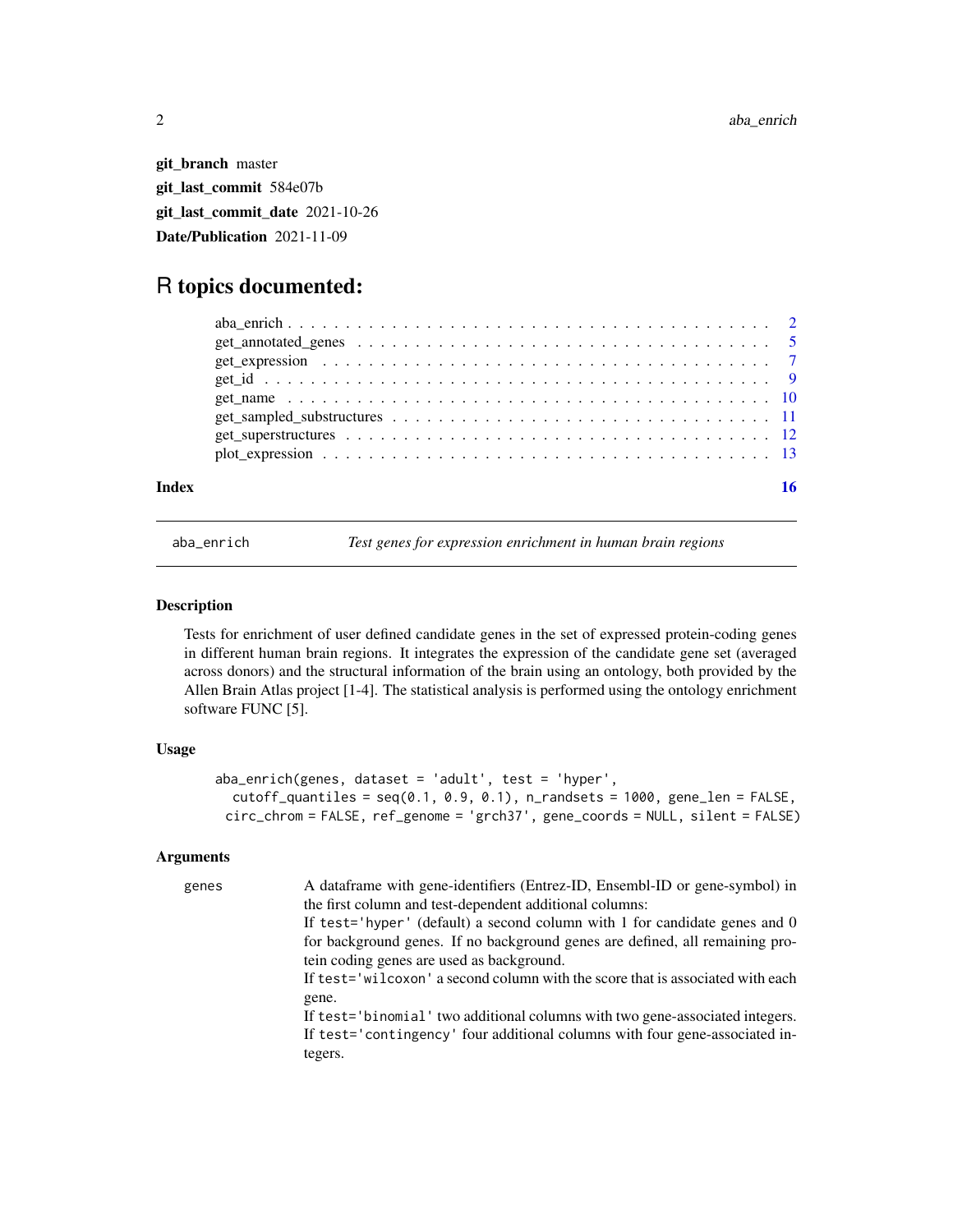|                  | For test='hyper' the first column can also describe chromosomal regions<br>('chr:start-stop', e.g. '9:0-39200000').                                                                                                                                                                                        |
|------------------|------------------------------------------------------------------------------------------------------------------------------------------------------------------------------------------------------------------------------------------------------------------------------------------------------------|
| dataset          | 'adult' for the microarray dataset of adult human brains; '5_stages' for RNA-<br>seq expression data for different stages of the developing human brain, grouped<br>into 5 developmental stages; 'dev_effect' for a developmental effect score. For<br>details see browseVignettes("ABAData").             |
| test             | 'hyper' (default) for the hypergeometric test, 'wilcoxon' for the Wilcoxon rank<br>test, 'binomial' for the binomial test and 'contingency' for the 2x2-contingency<br>table test (fisher's exact test or chi-square).                                                                                     |
| cutoff_quantiles |                                                                                                                                                                                                                                                                                                            |
|                  | the FUNC enrichment analyses will be performed for the sets of expressed genes<br>at given expression quantiles defined in this vector $[0,1]$ .                                                                                                                                                           |
| n_randsets       | integer defining the number of random sets created to compute the FWER.                                                                                                                                                                                                                                    |
| gene_len         | logical. If test='hyper' the probability of a background gene to be chosen as<br>a candidate gene in a random set is dependent on the gene length.                                                                                                                                                         |
| circ_chrom       | logical. When genes defines chromosomal regions, circ_chrom=TRUE uses<br>background regions from the same chromosome and allows randomly chosen<br>blocks to overlap multiple background regions. Only if test='hyper'.                                                                                    |
| ref_genome       | 'grch37' (default) or 'grch38'. Defines the reference genome used when ge-<br>nomic regions are provided as input or when gene_len=TRUE.                                                                                                                                                                   |
| gene_coords      | optional data.frame() for custom gene coordinates, with four columns: gene-<br>symbols (character), chromosome (character), start (integer), end (integer). When<br>genomic regions are provided as input or when gene_len=TRUE, these custom<br>gene coordinates are used instead of the integrated ones. |
| silent           | logical. If TRUE all output to the screen except for warnings and errors is sup-<br>pressed.                                                                                                                                                                                                               |

# Details

For details please refer to browseVignettes("ABAEnrichment").

# Value

A list with components

| results | a dataframe with the FWERs from the enrichment analyses per brain region<br>and age category, ordered by 'n_significant','min_FWER' and 'mean_FWER',<br>'age_category' and 'structure_id'. 'min_FWER' for example denotes the mini- |
|---------|-------------------------------------------------------------------------------------------------------------------------------------------------------------------------------------------------------------------------------------|
|         | mum FWER for expression enrichment of the candidate genes in this brain re-                                                                                                                                                         |
|         | gion across all expression cutoffs. 'n_significant' reports the number of cutoffs                                                                                                                                                   |
|         | at which the FWER was below 0.05. 'FWERs' is a semicolon separated string                                                                                                                                                           |
|         | with the single FWERs for all cutoffs. 'equivalent_structures' is a semicolon<br>separated string that lists structures with identical expression data due to lack of<br>independent expression measurements in all regions.        |
| genes   | a data frame of the input genes, excluding those genes for which no expression<br>data is available and which therefore were not included in the enrichment anal-<br>ysis.                                                          |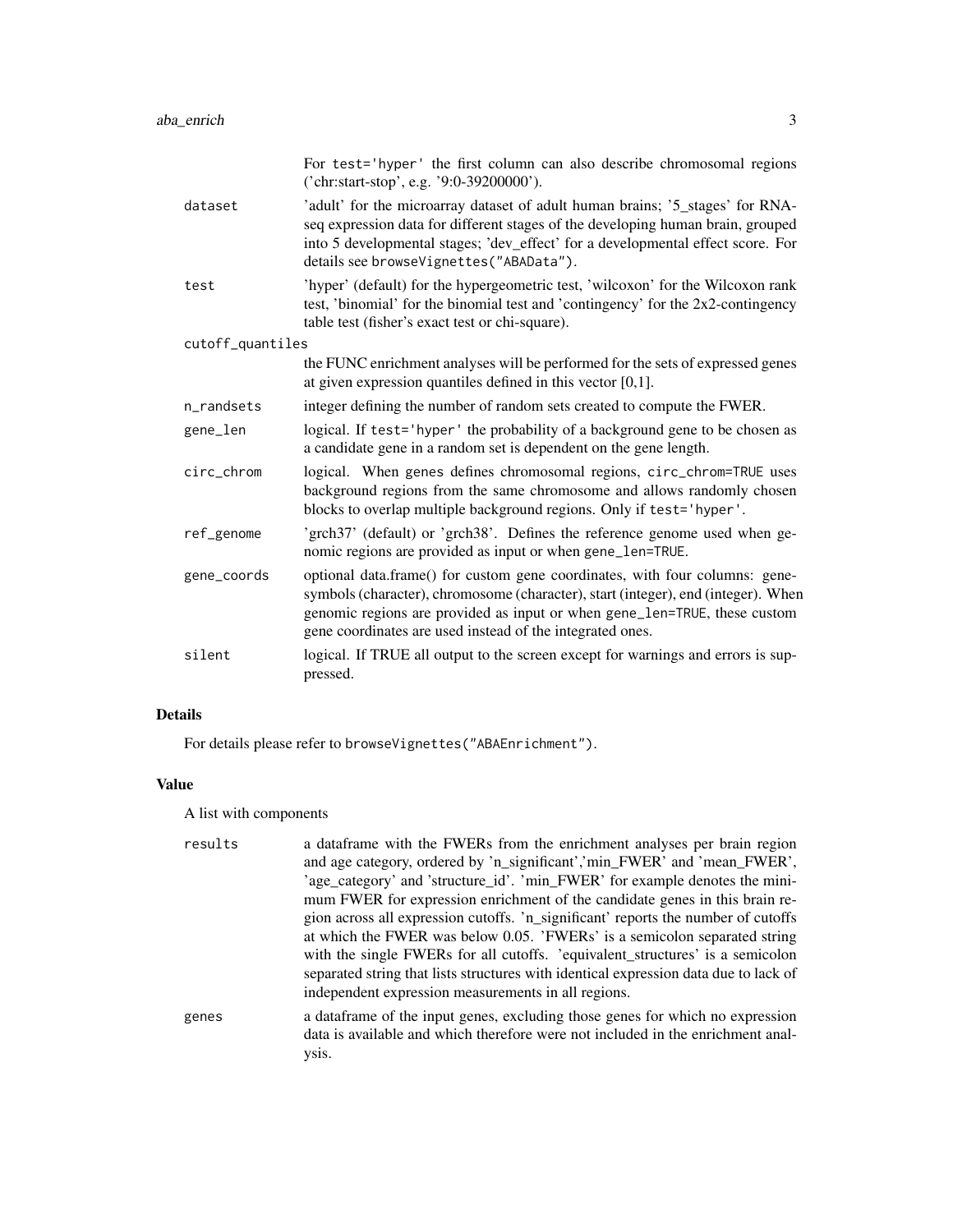<span id="page-3-0"></span>cutoffs a dataframe with the expression values that correspond to the requested cutoff quantiles.

#### Author(s)

Steffi Grote

# References

[1] Hawrylycz, M.J. et al. (2012) An anatomically comprehensive atlas of the adult human brain transcriptome, Nature 489: 391-399. doi: [10.1038/nature11405](https://doi.org/10.1038/nature11405)

[2] Miller, J.A. et al. (2014) Transcriptional landscape of the prenatal human brain, Nature 508: 199-206. doi: [10.1038/nature13185](https://doi.org/10.1038/nature13185)

[3] Allen Institute for Brain Science. Allen Human Brain Atlas. Available from: [http://human.](http://human.brain-map.org/) [brain-map.org/](http://human.brain-map.org/)

[4] Allen Institute for Brain Science. BrainSpan Atlas of the Developing Human Brain. Available from: <http://brainspan.org/>

[5] Pruefer, K. et al. (2007) FUNC: A package for detecting significant associations between gene sets and ontological, BMC Bioinformatics 8: 41. doi: [10.1186/14712105841](https://doi.org/10.1186/1471-2105-8-41)

# See Also

```
browseVignettes("ABAEnrichment")
browseVignettes("ABAData")
get_expression
plot_expression
get_name
get_id
get_sampled_substructures
get_superstructures
get_annotated_genes
```
# Examples

```
#### Note that arguments 'cutoff_quantiles' and 'n_randsets' are reduced
#### to lower computational time in the examples.
#### Using the default values is recommended.
#### Perform an enrichment analysis for the developing brain
#### with defined background genes
#### and with random sets dependent on gene length
gene_ids = c('PENK', 'COCH', 'PDYN', 'CA12', 'SYNDIG1L', 'MME',
    'ANO3', 'KCNJ6', 'ELAVL4', 'BEAN1', 'PVALB', 'EPN3', 'PAX2', 'FAB12')
is\_candidate = rep(c(1,0), each=7)genes = data.frame(gene_ids, is_candidate)
res = aba_enrich(genes, dataset='5_stages', cutoff_quantiles=c(0.5,0.9),
   n_randsets=100, gene_len=TRUE)
## see results for the brain regions with highest enrichment
## for children (age_category 3)
fwers = res[[1]]
```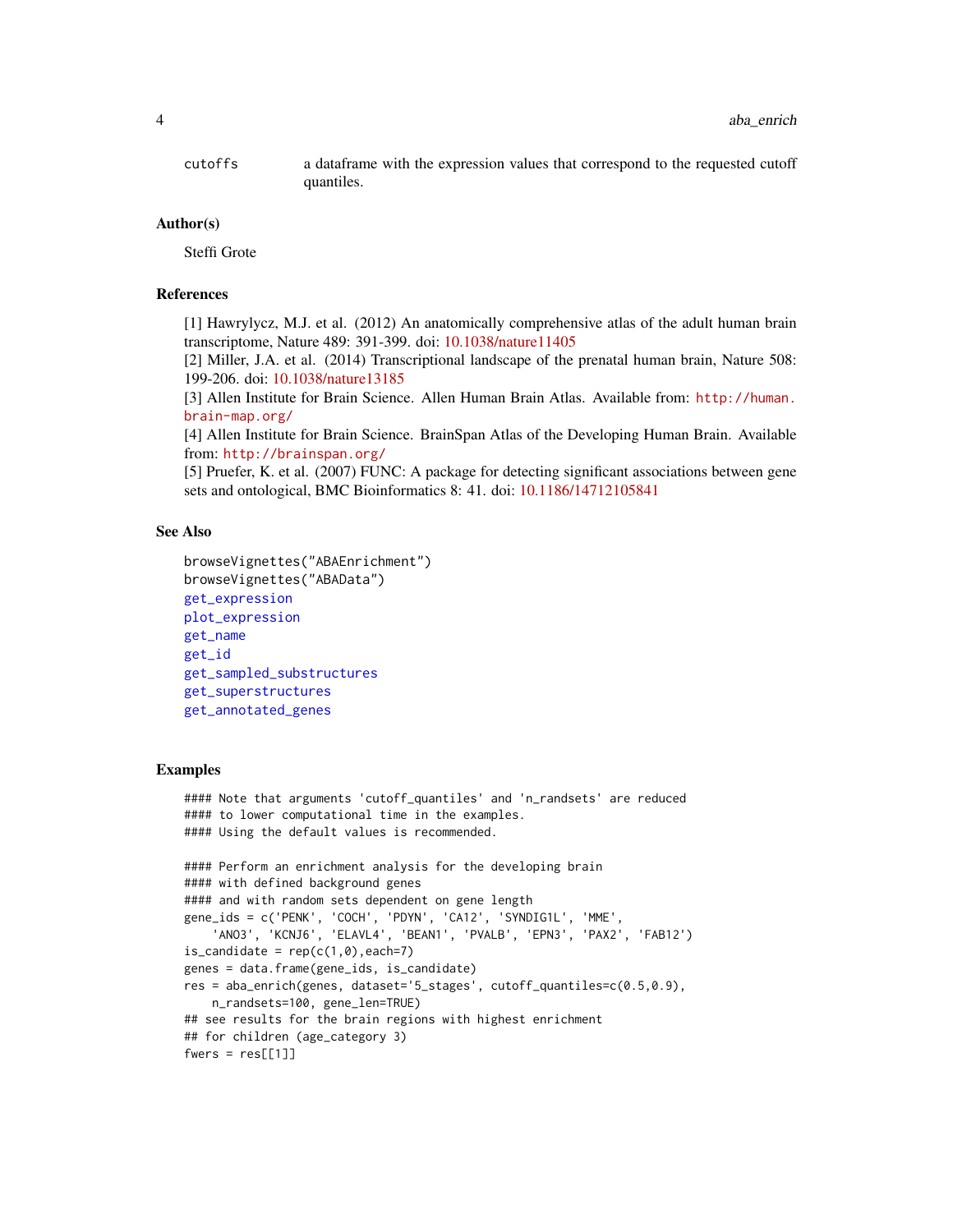# <span id="page-4-0"></span>get\_annotated\_genes 5

```
head(fwers[fwers$age_category==3,])
## see the input genes dataframe (only genes with expression data available)
res[2]
## see the expression values that correspond to the requested cutoff quantiles
res[3]
```
# For more examples please refer to the package vignette.

<span id="page-4-1"></span>get\_annotated\_genes *Get genes that are expressed in enriched or user-defined brain regions*

# Description

Uses an object returned from [aba\\_enrich](#page-1-1) as input and returns the brain regions that are significantly (given a FWER-threshold) enriched, together with the genes that are expressed in those brain regions (i.e. are 'annotated' to the brain regions). Alternatively, also user-defined brain regions, dataset and expression cutoffs can be used as input.

# Usage

```
get_annotated_genes(res, fwer_threshold = 0.05, background = FALSE,
  structure_ids = NULL, dataset = NULL, cutoff_quantiles = NULL, genes = NULL)
```
#### Arguments

| res              | an object returned from aba_enrich (list of 3 elements). If not defined, structure_ids,<br>dataset and cutoff_quantiles have to be specified.                                                                                                                                                       |
|------------------|-----------------------------------------------------------------------------------------------------------------------------------------------------------------------------------------------------------------------------------------------------------------------------------------------------|
| fwer_threshold   | numeric defining the FWER-threshold. Given res as input, get_annotated_genes<br>extracts all brain-region/expression-cutoff combinations from res that have a<br>FWER < fwer_threshold and adds the (candidate) genes that are annotated to<br>those brain regions at the given expression cutoffs. |
| background       | logical indicating whether background genes should be included. Only used<br>when res is defined and contains the results from a hypergeometric test (which<br>is the default in aba_enrich).                                                                                                       |
| structure_ids    | vector of brain structure IDs, e.g. 'Allen:10208'. If res is not defined, structure_ids<br>specifies the brain regions for which annotated genes at the given cutoff_quantiles<br>will be returned.                                                                                                 |
| dataset          | 'adult' for the microarray dataset of adult human brains; '5_stages' for RNA-seq<br>expression data of the developing human brain, grouped into 5 developmental<br>stages; 'dev_effect' for a developmental effect score. Only used when res is not<br>defined.                                     |
| cutoff_quantiles |                                                                                                                                                                                                                                                                                                     |
|                  | vector of numeric values between 0 and 1. They define the expression quantiles<br>(across all genes) which are used as cutoffs to decide whether a gene counts as<br>expressed (and gets annotated to a brain region) or not. Only used when res is<br>not defined.                                 |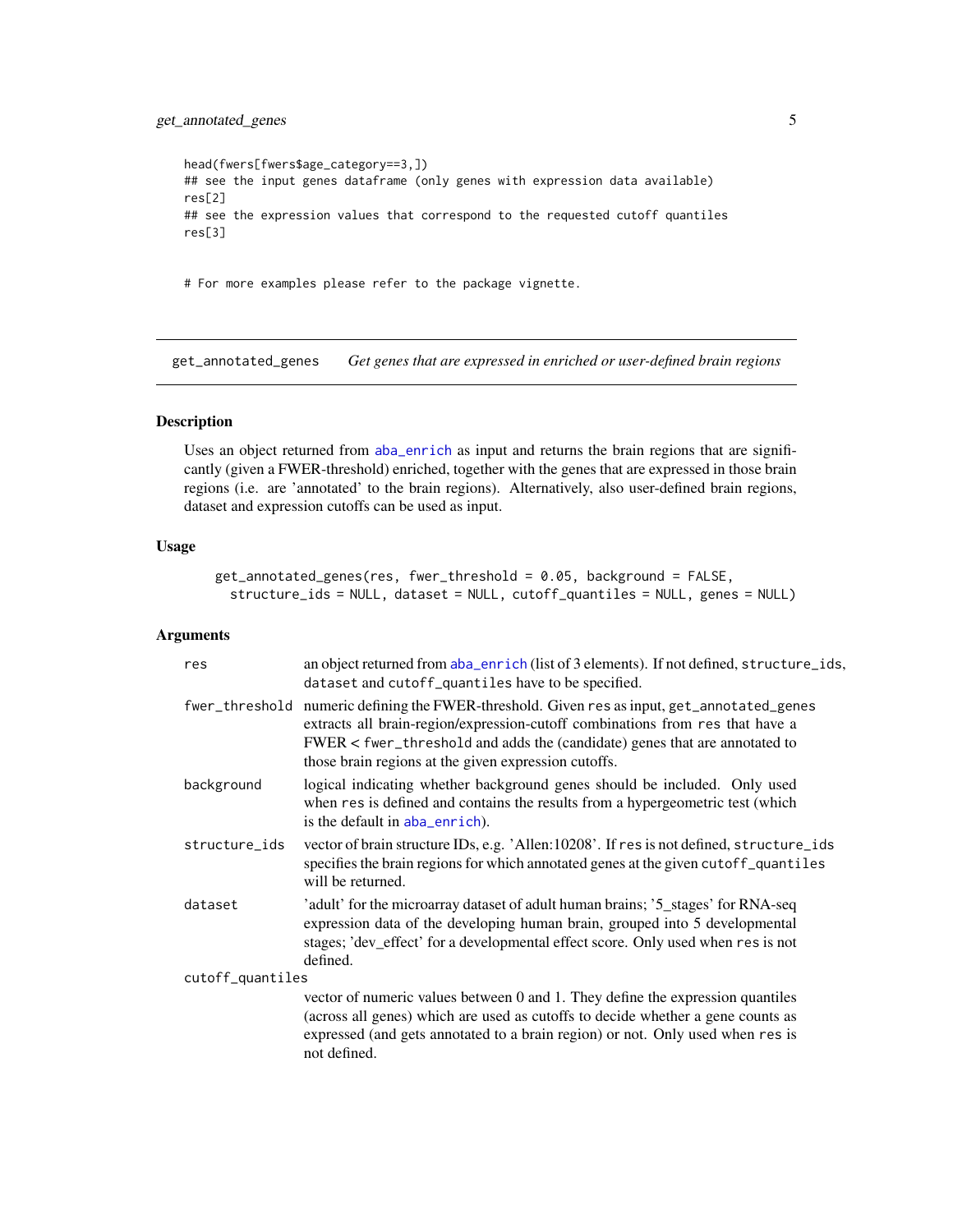<span id="page-5-0"></span>genes optional vector of gene identifiers, either Entrez-ID, Ensembl-ID or gene-symbol. If defined, only annotations of those genes are returned. If not defined, all expressed genes from Allen Brain Atlas are returned. Only used when res is not defined.

# Details

Genes get annotated to a brain region when their expression value in that brain region, which is provided by the Allen Brain Atlas, exceeds a certain cutoff. Multiple cutoffs can be used. They are defined as quantiles of gene expression across all genes and brain regions. An expression cutoff of e.g. 0.8 means that only genes with expression levels higher than 80% of all measured values count as 'expressed' and get annotated to the corresponding brain region. Note that those annotations are inherited by all superstructures (parent nodes).

When the 'dev\_effect' dataset is used as dataset-argument, the expression value is replaced by a measure of how much a gene's expression changes during the development (prenatal to adult). Genes with a developmental score higher than the cutoff then get annotated to the brain regions.

#### Value

A data frame with the age category, the brain region ID, the expression cutoff quantile and the annotated genes for significantly enriched or user-defined brain-region/expression-cutoff combinations. If res was given as input, two additional columns are added: the FWER and the score which was used for the genes in the [aba\\_enrich](#page-1-1) input (1/0 for candidate and background genes for the hypergeometric test or scores for the wilcoxon rank sum test). Given res as input, the output is ordered by the FWER, else it is ordered by the expression cutoff.

### Author(s)

Steffi Grote

# References

[1] Hawrylycz, M.J. et al. (2012) An anatomically comprehensive atlas of the adult human brain transcriptome, Nature 489: 391-399. doi: [10.1038/nature11405](https://doi.org/10.1038/nature11405)

[2] Miller, J.A. et al. (2014) Transcriptional landscape of the prenatal human brain, Nature 508: 199-206. doi: [10.1038/nature13185](https://doi.org/10.1038/nature13185)

[3] Allen Institute for Brain Science. Allen Human Brain Atlas. Available from: [http://human.](http://human.brain-map.org/) [brain-map.org/](http://human.brain-map.org/)

[4] Allen Institute for Brain Science. BrainSpan Atlas of the Developing Human Brain. Available from: <http://brainspan.org/>

### See Also

```
browseVignettes("ABAEnrichment")
browseVignettes("ABAData")
aba_enrich
get_name
get_id
```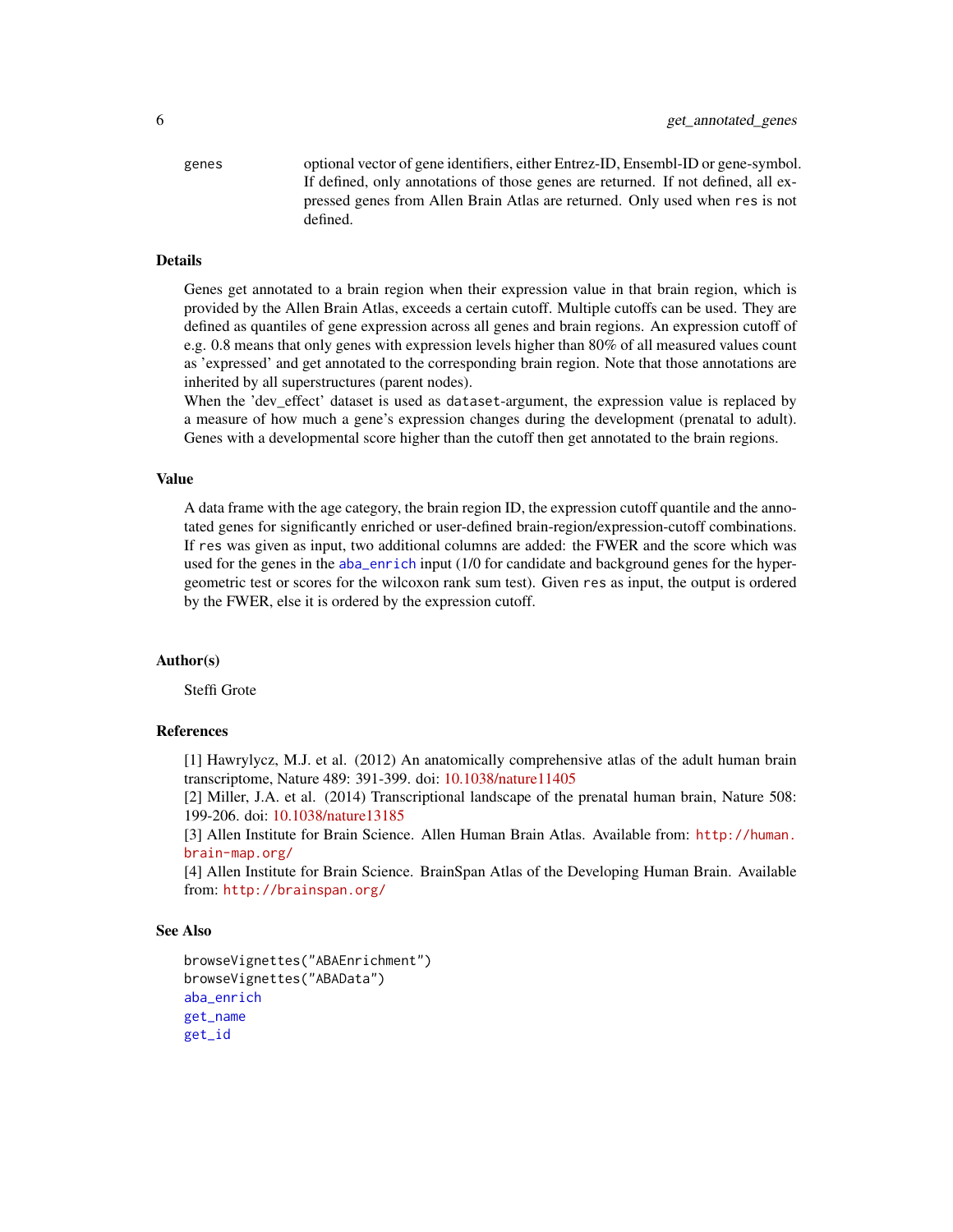# <span id="page-6-0"></span>get\_expression 7

#### Examples

```
#### Note that arguments 'cutoff_quantiles' and 'n_randsets' are reduced
#### to lower computational time in the examples.
## perform an enrichment analysis
## for expression of 7 candidate and 7 background genes
## and get candidate genes annotated to brain regions that have a FWER < 0.05
set.seed(123)
gene_ids = c('PENK', 'COCH', 'PDYN', 'CA12', 'SYNDIG1L', 'MME',
    'ANO3', 'KCNJ6', 'ELAVL4', 'BEAN1', 'PVALB', 'EPN3', 'PAX2', 'FAB12')
is_candidate = rep(c(1, \emptyset)), each=7)
genes = data.frame(gene_ids, is_candidate)
res = aba_enrich(genes, dataset='5_stages', cutoff_quantiles=c(0.3,0.5,0.7,0.9),
   n_randset=100)
anno = get_annotated_genes(res, fwer_threshold=0.05)
head(anno)
## find out which of the above genes have expression above
## the 50% and 70% expression-cutoff, respectively,
## in the Cerebellar Cortex of the developing human brain (Allen:10657)
get_annotated_genes(structure_ids="Allen:10657", dataset="5_stages",
    cutoff_quantiles=c(0.5,0.7), genes=gene_ids)
```
<span id="page-6-1"></span>get\_expression *Get expression data for given genes and brain structure IDs*

#### **Description**

Expression data obtained from the Allen Brain Atlas project [1-4].

# Usage

```
get_expression(structure_ids, gene_ids, dataset = "adult")
```
#### Arguments

| structure_ids | vector of brain structure IDs, e.g. 'Allen:10208'.                                                                                                                                                                                  |
|---------------|-------------------------------------------------------------------------------------------------------------------------------------------------------------------------------------------------------------------------------------|
| gene_ids      | vector of gene identifiers, either Entrez-ID, Ensembl-ID or gene-symbol.                                                                                                                                                            |
| dataset       | 'adult' (default) for the microarray dataset of adult human brains; '5_stages'<br>for RNA-seq expression data of the developing human brain, grouped into 5<br>developmental stages; 'dev_effect' for a developmental effect score. |

# Details

Get gene expression in defined brain regions from adult or developing humans, or a developmental effect score for the developing human brain. Expression data is obtained from the Allen Brain Atlas project [1-4], averaged across donors, and for the developing human brain divided into five major age categories. The developmental effect score is based on expression data of the developing human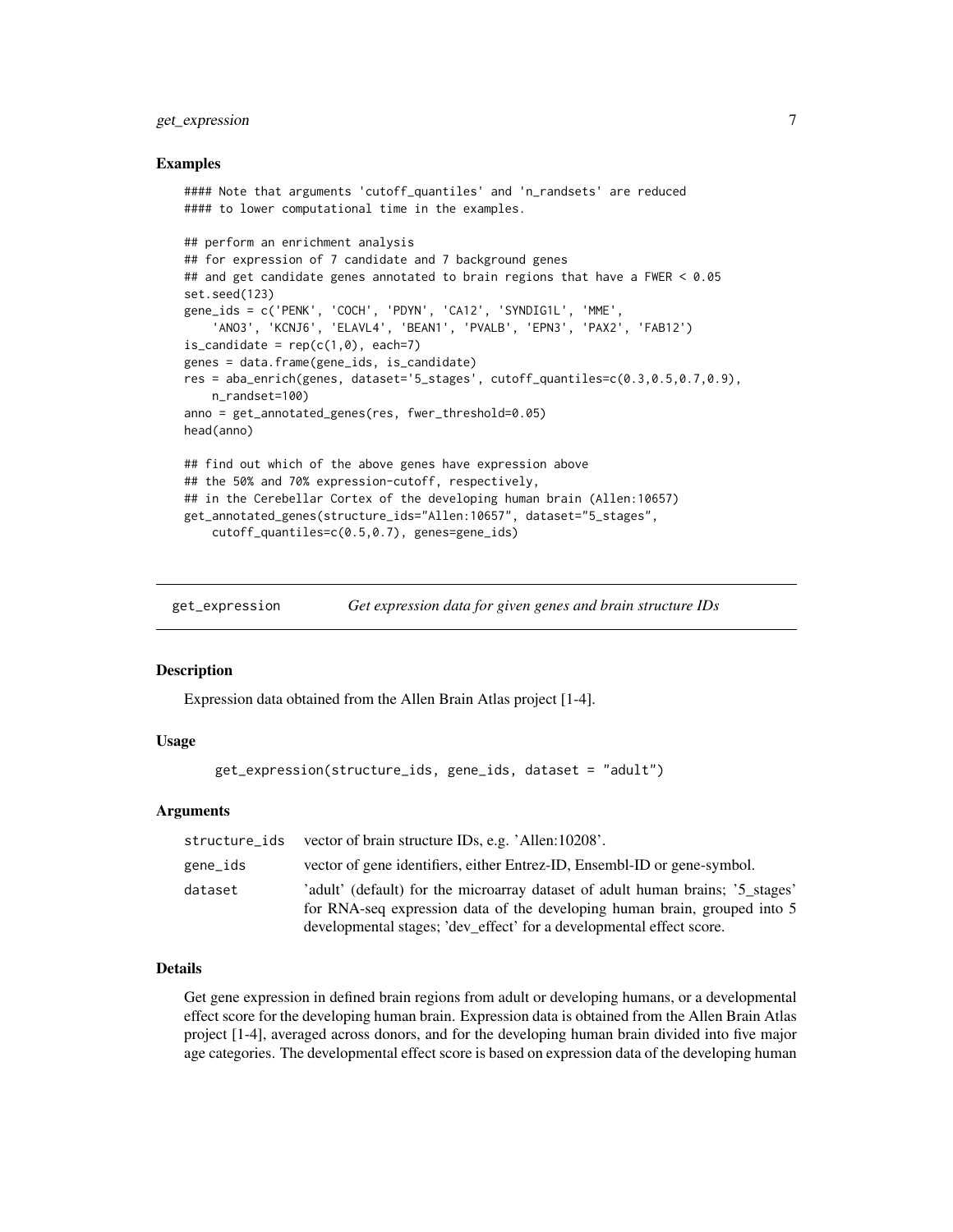brain. If a requested brain region has no expression data annotated, data from sampled substructures of this region is returned.

Please refer to the ABAData package vignette for details on the datasets.

# Value

A matrix with expression values or developmental effect scores per brain region (rows) and gene (columns).

For expression data from the developing human brain ('5\_stages') it is a list with an expression matrix for each of the 5 developmental stages.

#### Author(s)

Steffi Grote

# References

[1] Hawrylycz, M.J. et al. (2012) An anatomically comprehensive atlas of the adult human brain transcriptome, Nature 489: 391-399. doi: [10.1038/nature11405](https://doi.org/10.1038/nature11405)

[2] Miller, J.A. et al. (2014) Transcriptional landscape of the prenatal human brain, Nature 508: 199-206. doi: [10.1038/nature13185](https://doi.org/10.1038/nature13185)

[3] Allen Institute for Brain Science. Allen Human Brain Atlas. Available from: [http://human.](http://human.brain-map.org/) [brain-map.org/](http://human.brain-map.org/)

[4] Allen Institute for Brain Science. BrainSpan Atlas of the Developing Human Brain. Available from: <http://brainspan.org/>

#### See Also

```
browseVignettes("ABAEnrichment")
browseVignettes("ABAData")
plot_expression
aba_enrich
get_name
get_id
get_sampled_substructures
get_annotated_genes
```
#### Examples

```
## get expression data of six genes in two brain regions
## from the developing human brain,
## each of the five list elements corresponds to an age category
get_expression(structure_ids=c('Allen:10657','Allen:10208'),
    gene_ids=c('ENSG00000168036','ENSG00000157764','ENSG00000182158',
    'ENSG00000147889'), dataset='5_stages')
```
## see the package vignette for more examples

<span id="page-7-0"></span>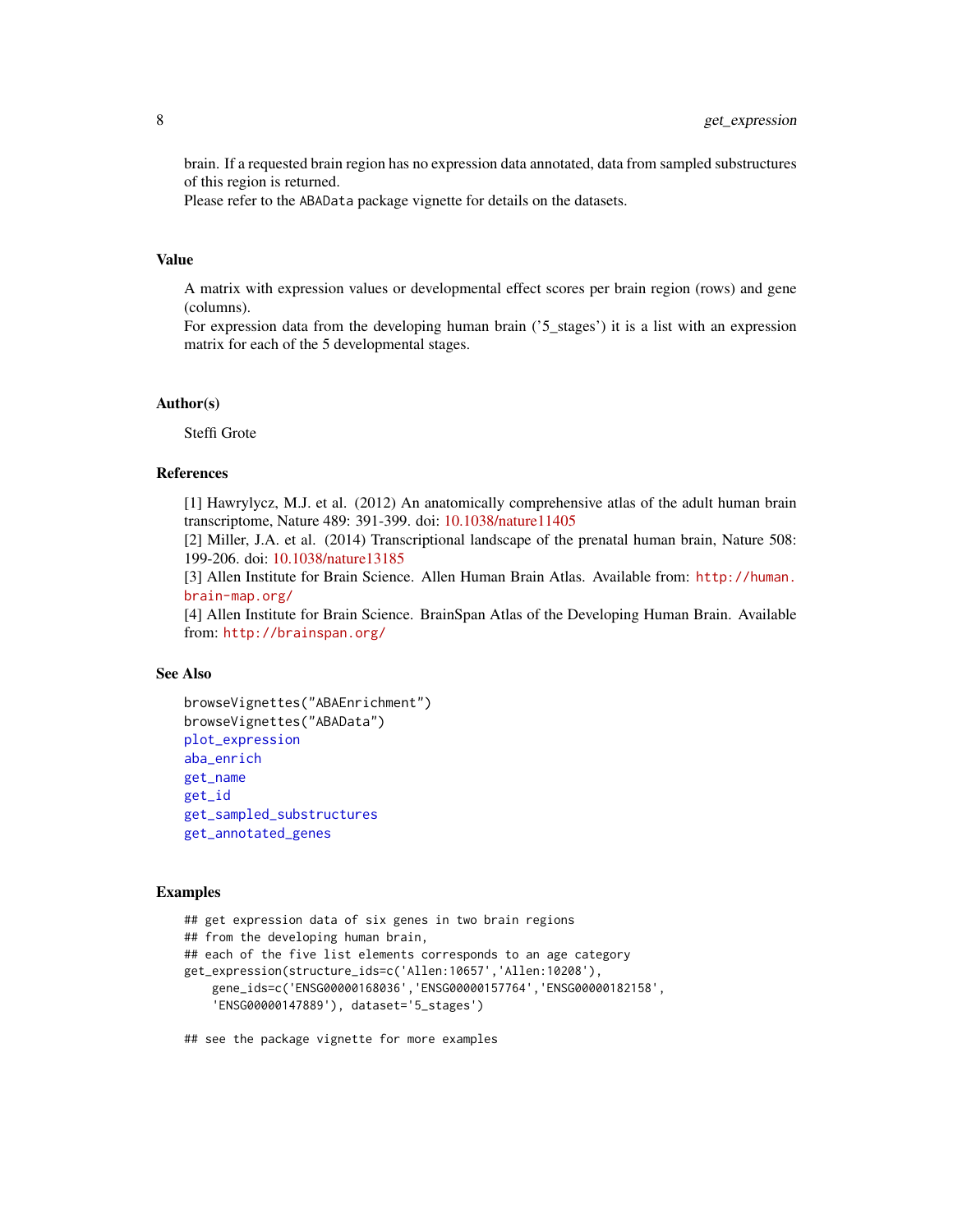<span id="page-8-1"></span><span id="page-8-0"></span>

#### Description

Returns brain regions given (part of) their name, together with their structure IDs from the ontologies for the adult and for the developing brain (e.g. 'Allen:10657' as used throughout the ABAEnrichment package).

#### Usage

```
get_id(structure_name)
```
#### Arguments

structure\_name (partial) name of a brain structure, e.g. 'telencephalon'

# Value

a data frame with the full names of the brain structures that contain structure\_name; together with the ontology ('developmental' or 'adult') and the structure IDs.

# Author(s)

Steffi Grote

# References

[1] Allen Institute for Brain Science. Allen Human Brain Atlas. Available from: [http://human.](http://human.brain-map.org/) [brain-map.org/](http://human.brain-map.org/)

[2] Allen Institute for Brain Science. BrainSpan Atlas of the Developing Human Brain. Available from: <http://brainspan.org/>

#### See Also

```
get_name
get_sampled_substructures
get_superstructures
browseVignettes("ABAData")
```
# Examples

## get structure IDs of brain regions that contain 'accumbens' in their names get\_id('accumbens') ## get structure IDs of brain regions that contain 'telencephalon' in their name get\_id('telencephalon') ## get all brain regions that have direct or indirect expression data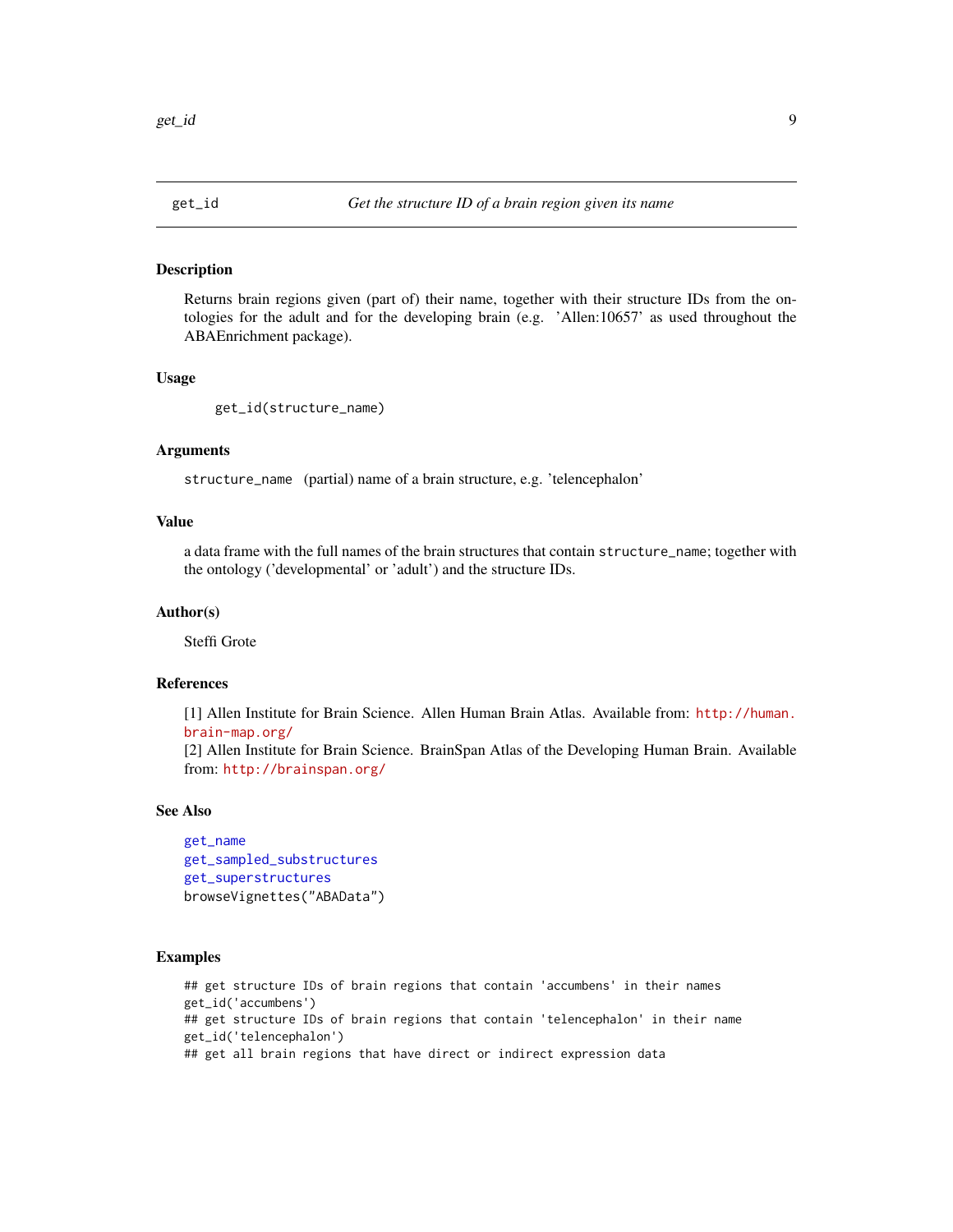```
all_regions = get_id('')
head(all_regions)
```
<span id="page-9-1"></span>

### Description

Returns the full name of brain regions given the structure IDs, e.g. 'Allen:10657' as used throughout the ABAEnrichment package. The full name is composed of an acronym and the name as used by the Allen Brain Atlas project [1-2].

#### Usage

```
get_name(structure_ids)
```
## Arguments

structure\_ids a vector of brain structure IDs, e.g. c('Allen:10657','Allen:10173') or c(10657,10173)

# Value

vector of the full names of the brain structures; composed of acronym, underscore and name.

#### Note

The acronym is added because the names alone are not unique.

#### Author(s)

Steffi Grote

#### References

[1] Allen Institute for Brain Science. Allen Human Brain Atlas. Available from: [http://human.](http://human.brain-map.org/) [brain-map.org/](http://human.brain-map.org/)

[2] Allen Institute for Brain Science. BrainSpan Atlas of the Developing Human Brain. Available from: <http://brainspan.org/>

# See Also

```
get_id
get_sampled_substructures
get_superstructures
```
#### Examples

```
## get the full names of the brain structures 'Allen:10657' and 'Allen:10225'
get_name(c('Allen:10657','Allen:10225'))
```
<span id="page-9-0"></span>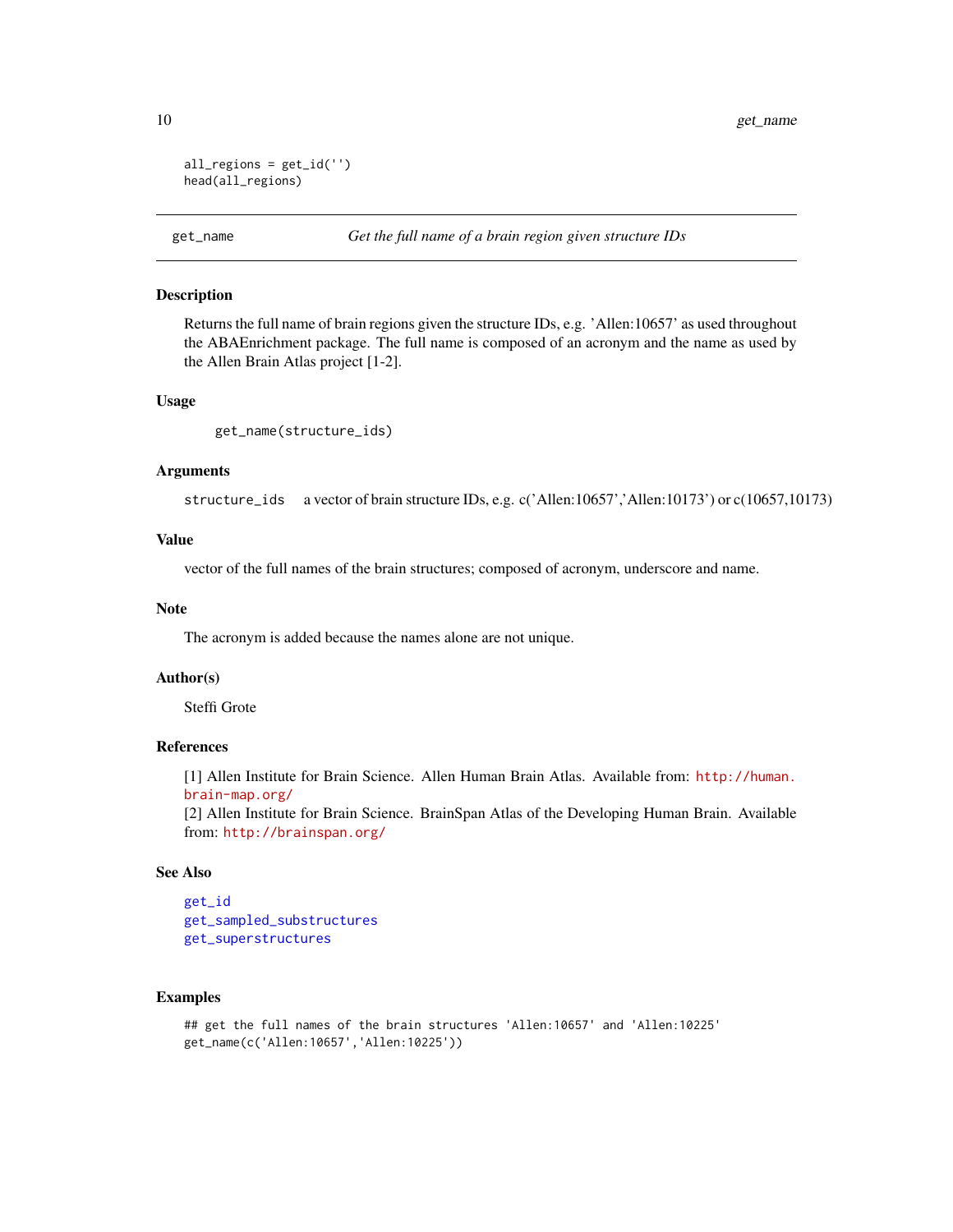<span id="page-10-1"></span><span id="page-10-0"></span>get\_sampled\_substructures

*Return sampled substructures of a given brain region*

### Description

The function returns for a given brain structure ID all its substructures with available expression data, potentially including the structure itself.

# Usage

get\_sampled\_substructures(structure\_id)

# Arguments

structure\_id a brain structure ID, e.g. 'Allen:10657' or '10657'

# Details

The ontology enrichment analysis in [aba\\_enrich](#page-1-1) tests all brain regions for which data is available, although the region might not have been sampled directly. In this case the region inherits the expression data from its substructures with available expression data. The function get\_sampled\_substructures helps to explore where the expression data for a brain region came from.

#### Value

vector of brain structure IDs that contains all substructures of the requested brain region that were sampled.

#### Author(s)

Steffi Grote

# References

[1] Allen Institute for Brain Science. Allen Human Brain Atlas. Available from: [http://human.](http://human.brain-map.org/) [brain-map.org/](http://human.brain-map.org/)

[2] Allen Institute for Brain Science. BrainSpan Atlas of the Developing Human Brain. Available from: <http://brainspan.org/>

# See Also

```
browseVignettes("ABAEnrichment")
browseVignettes("ABAData")
aba_enrich
get_name
get_superstructures
```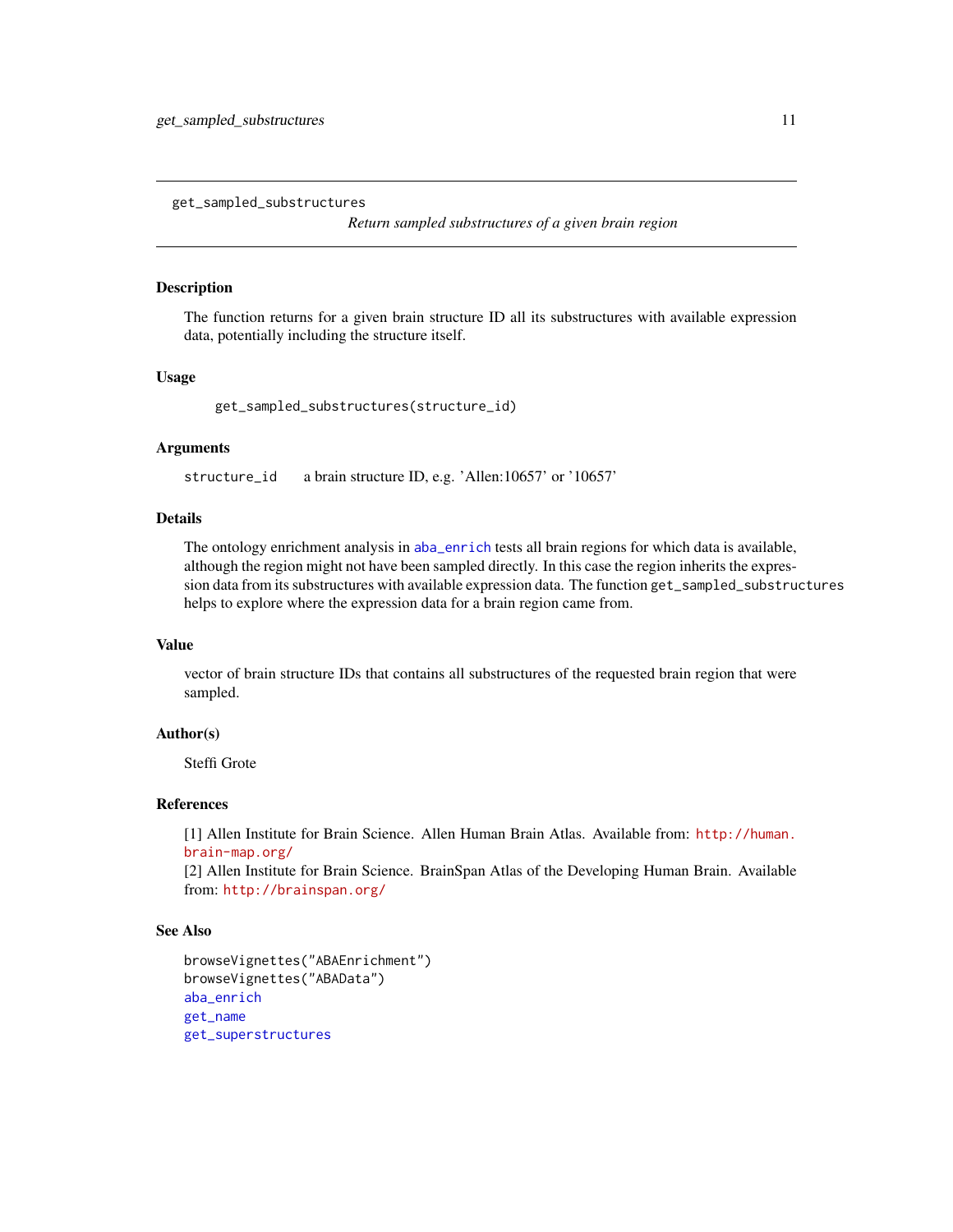# <span id="page-11-0"></span>Examples

```
## get the brain structures from which the brain structures
## 'Allen:4010' and 'Allen:10208' inherit their expression data
get_sampled_substructures('Allen:4010')
get_sampled_substructures('Allen:10208')
```
<span id="page-11-1"></span>get\_superstructures *Returns all superstructures of a brain region using the Allen Brain Atlas ontology*

# **Description**

Returns all superstructures of a brain region and the brain region itself given a structure ID, e.g. 'Allen:10657' as used throughout the ABAEnrichment package. The output vector contains the superstructures according to the hierarchy provided by the Allen Brain Atlas ontology [1,2] beginning with the root ('brain' or 'neural plate') and ending with the requested brain region.

#### Usage

get\_superstructures(structure\_id)

#### Arguments

structure\_id a brain structure ID, e.g. 'Allen:10657' or '10657'

# Value

vector of brain structure IDs that contains all superstructures of the requested brain region and the brain region itself. The order of the brain regions follows the hierarchical organization of the brain.

# Note

The ontologies for the adult and the developing human brain are different.

### Author(s)

Steffi Grote

# References

[1] Allen Institute for Brain Science. Allen Human Brain Atlas. Available from: [http://human.](http://human.brain-map.org/) [brain-map.org/](http://human.brain-map.org/)

[2] Allen Institute for Brain Science. BrainSpan Atlas of the Developing Human Brain. Available from: <http://brainspan.org/>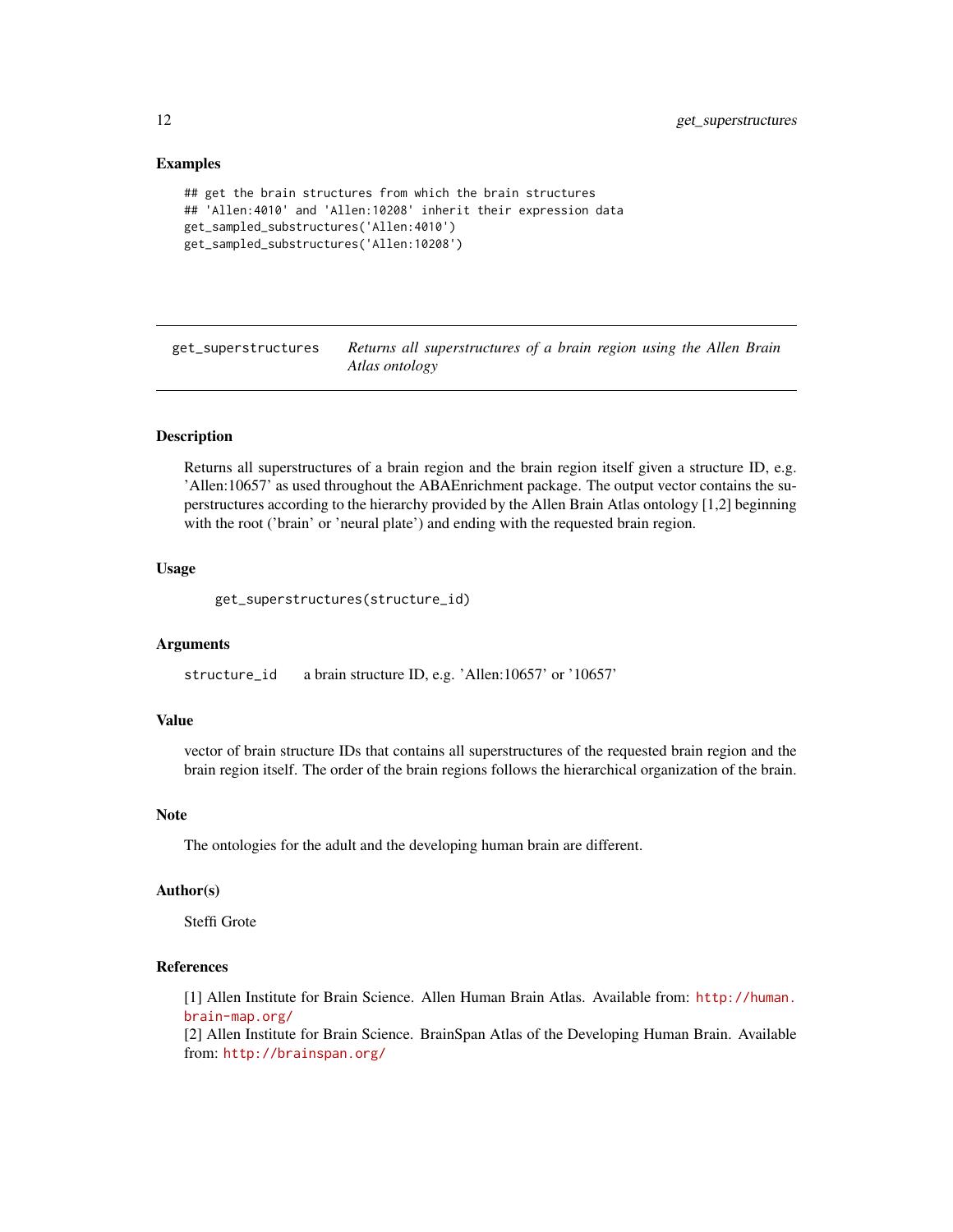# <span id="page-12-0"></span>plot\_expression 13

# See Also

[get\\_name](#page-9-1) [get\\_id](#page-8-1) [get\\_sampled\\_substructures](#page-10-1)

# Examples

```
## Get the IDs of the superstructures of the precentral gyrus
## (adult brain ontology)
get_superstructures('Allen:4010')
## Get the IDs and the names of the superstructures
## of the dorsolateral prefrontal cortex
## (developing brain ontology)
data.frame(superstructure=get_name(get_superstructures("Allen:10173")))
```
<span id="page-12-1"></span>plot\_expression *Plot a heatmap given expression data*

# Description

The function produces a ([heatmap.2](#page-0-0) from package gplots). To be used with gene-expression matrices obtained from [get\\_expression](#page-6-1).

# Usage

```
plot_expression(expr_mat, dendro = TRUE, gene_vars = NULL, main = "")
```
#### Arguments

| expr_mat  | matrix of expression values with genes in columns and brain regions in rows,<br>like returned from get_expression (rownames are expected to be brain region<br>identifiers, and their acronym is added automatically)                                                                                                                                                                                                                                                                                                                                                                                                                                        |
|-----------|--------------------------------------------------------------------------------------------------------------------------------------------------------------------------------------------------------------------------------------------------------------------------------------------------------------------------------------------------------------------------------------------------------------------------------------------------------------------------------------------------------------------------------------------------------------------------------------------------------------------------------------------------------------|
| dendro    | logical indicating whether rows and columns should be rearranged with a den-<br>drogram based on row/column means (using helust).                                                                                                                                                                                                                                                                                                                                                                                                                                                                                                                            |
| gene_vars | optional data.frame of gene-associated variables to be plotted as a colored side-<br>bar. This can be the same input as for an enrichment analysis, i.e. a data.frame<br>with genes in the first columns and with additional columns depending on the<br>test used in aba_enrich. For a hypergeometric test the genes are grouped into<br>candidate (red) and background genes (black); for the Wilcoxon rank-sum test,<br>the side bar indicates the user-defined scores; for the binomial test the side<br>bar shows *A/(A+B)* and for the 2x2 contingency table test *((A+1)/(B+1))<br>$/((C+1)/(D+1))$ <sup>*</sup> (+1 added to prevent division by 0). |
| main      | optional character to use as a title for the heatmap.                                                                                                                                                                                                                                                                                                                                                                                                                                                                                                                                                                                                        |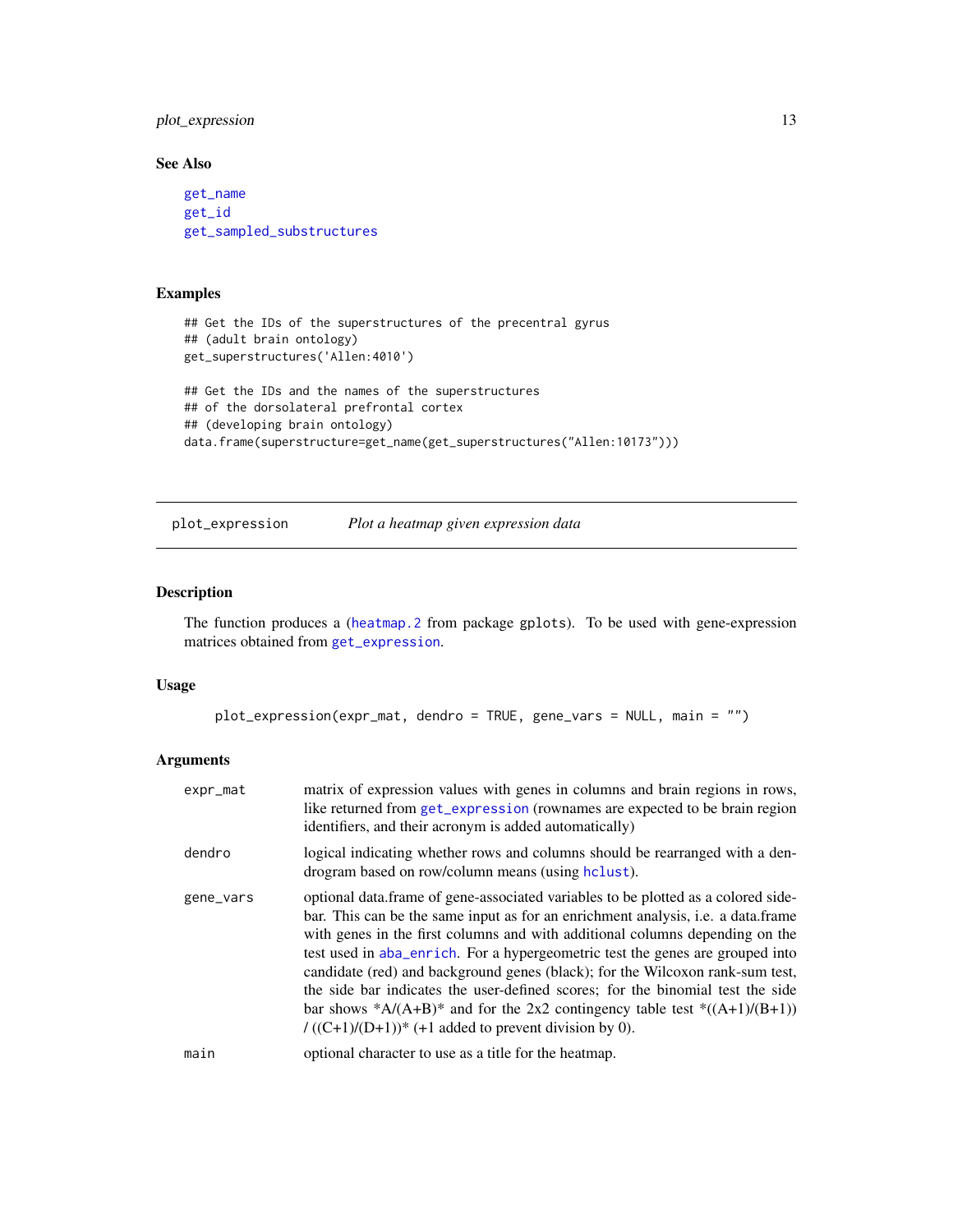# Value

Invisibly, a list with components

| rowInd        | row index permutation vector as returned by order. dendrogram                           |
|---------------|-----------------------------------------------------------------------------------------|
| colInd        | column index permutation vector.                                                        |
| call          | the matched call                                                                        |
| carpet        | reordered 'x' values used to generate the main 'carpet'                                 |
| rowDendrogram | row dendrogram, if present                                                              |
| colDendrogram | column dendrogram, if present                                                           |
| breaks        | values used for color break points                                                      |
| col           | colors used                                                                             |
| colorTable    | A three-column data frame providing the lower and upper bound and color for<br>each bin |

# Author(s)

Steffi Grote

# References

[1] Hawrylycz, M.J. et al. (2012) An anatomically comprehensive atlas of the adult human brain transcriptome, Nature 489: 391-399. doi: [10.1038/nature11405](https://doi.org/10.1038/nature11405)

[2] Miller, J.A. et al. (2014) Transcriptional landscape of the prenatal human brain, Nature 508: 199-206. doi: [10.1038/nature13185](https://doi.org/10.1038/nature13185)

[3] Allen Institute for Brain Science. Allen Human Brain Atlas. Available from: [http://human.](http://human.brain-map.org/) [brain-map.org/](http://human.brain-map.org/)

[4] Allen Institute for Brain Science. BrainSpan Atlas of the Developing Human Brain. Available from: <http://brainspan.org/>

# See Also

```
browseVignettes("ABAEnrichment")
browseVignettes("ABAData")
get_expression
aba_enrich
get_name
get_id
get_sampled_substructures
get_annotated_genes
heatmap.2
hclust
```
<span id="page-13-0"></span>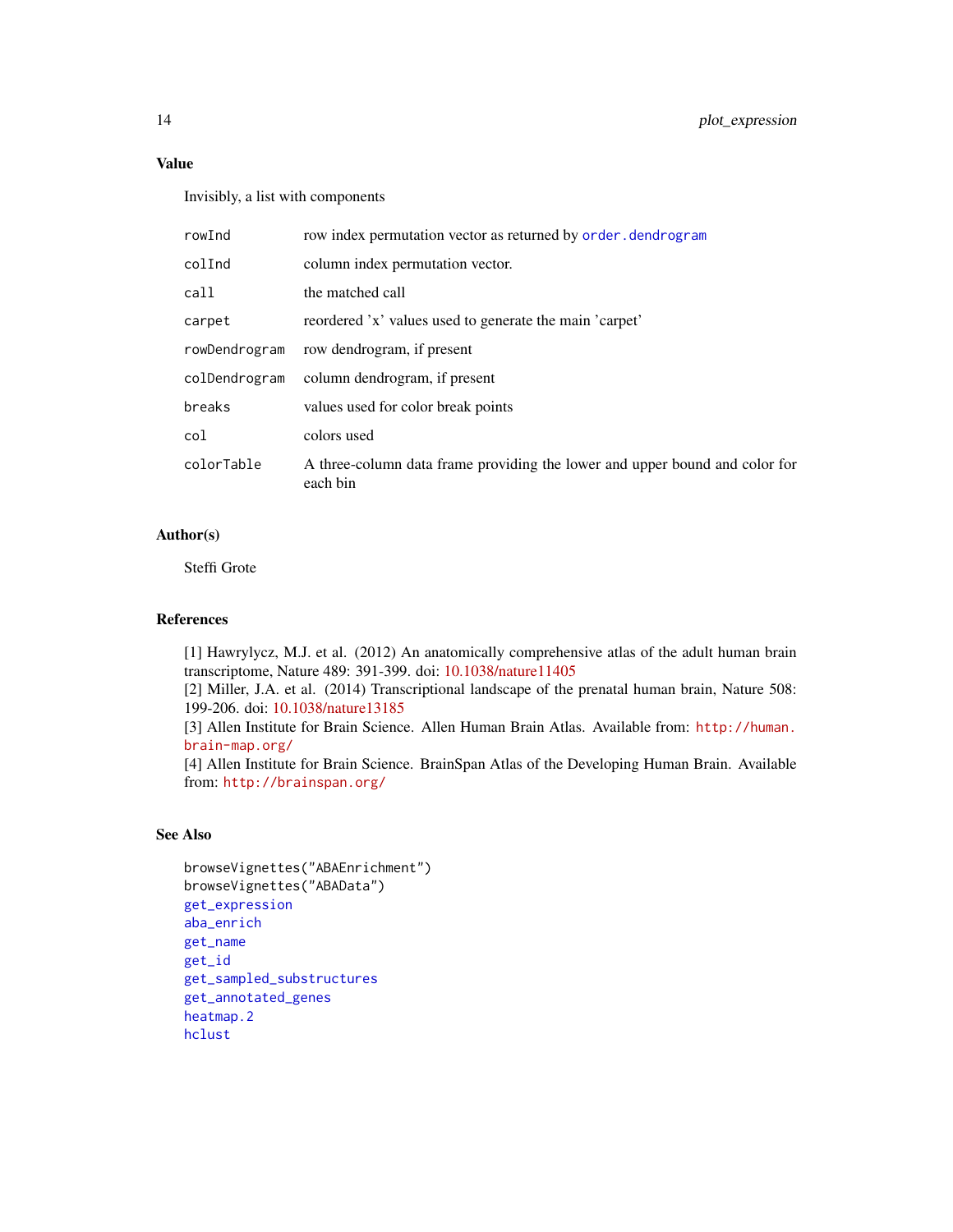# plot\_expression 15

# Examples

```
## plot expression data of six genes in two brain regions
## from children (age_category 3)
expr = get_expression(structure_ids=c("Allen:10657","Allen:10208"),
   gene_ids=c('RFFL', 'NTS', 'LIPE', 'GALNT6', 'GSN', 'BTBD16', 'CERS2'),
   dataset="5_stages")
expr\_age_3 = expr[[3]]plot_expression(expr_age_3)
```
## see the package vignette for more examples